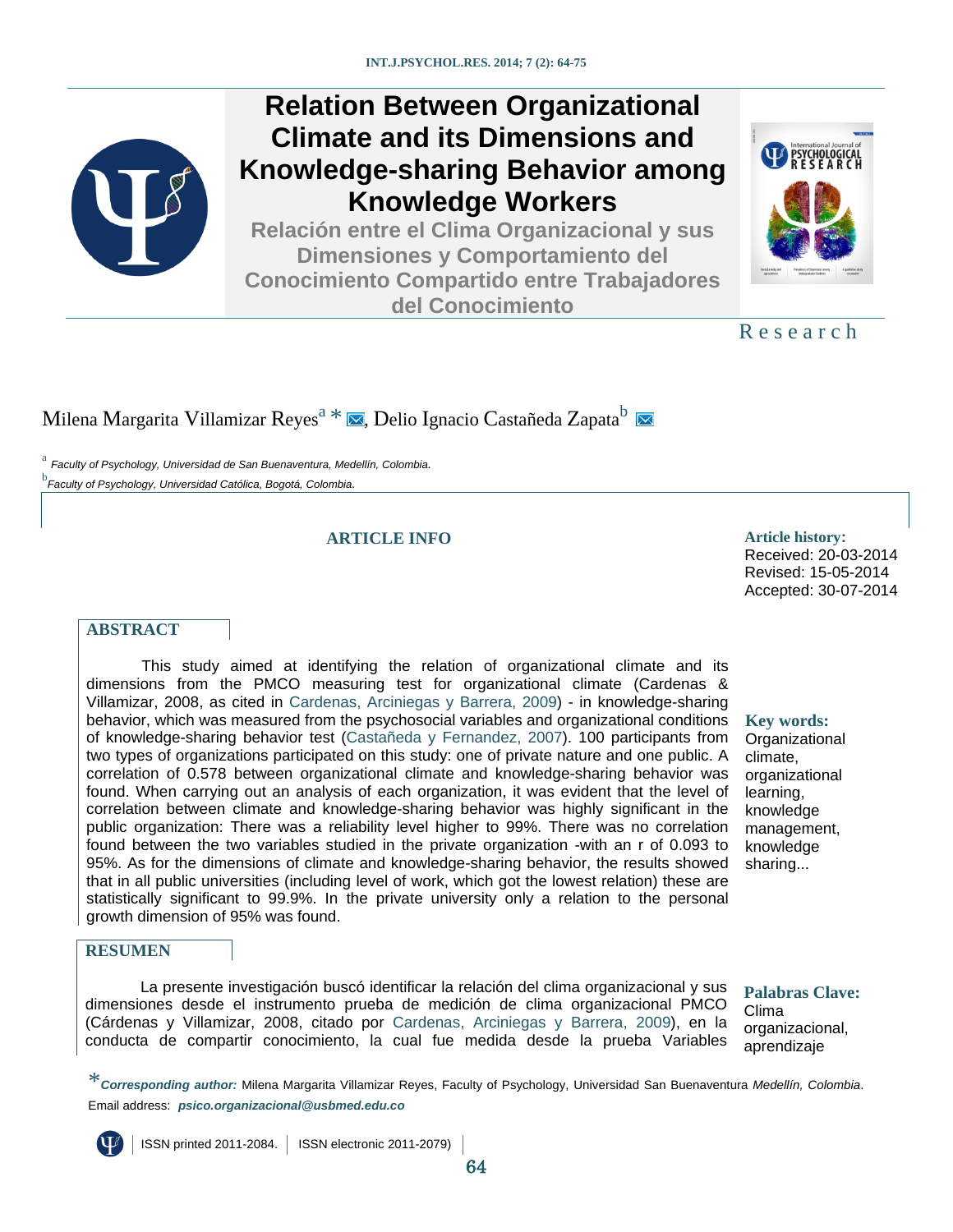psicosociales y condiciones organizacionales de la conducta de compartir conocimiento (Castañeda [y Fernandez, 2007\)](#page-10-0). Los participantes fueron 100 trabajadores del conocimiento de dos organizaciones: una de carácter privado y otra pública. Se encontró una correlación del 0,578 entre el clima organizacional y la conducta de compartir conocimiento. Al realizar el análisis por entidades se encontró que en la pública el nivel de correlación entre clima y compartir conocimiento es altamente significativa con un nivel de confianza superior al 99%. En la entidad privada se encontró que no hay correlación entre las dos variables estudiadas con un r de 0,093 a un 95%. En cuanto a las dimensiones de clima y compartir conocimiento en la universidad pública se encuentra que todas incluyendo nivel de trabajo que presento la relación más baja son estadísticamente significativas al 99.9%. En la universidad privada solo se encontró relación con la dimensión crecimiento personal al 95%.

organizacional, gestión del conocimiento, compartir conocimiento..

#### **1. INTRODUCTION**

Organizational climate is defined as the perception that the members of an organization have of the characteristics that define and differentiate it. An emphasis of the concept has been placed on "the perceptions shared by a group of subjects about their working environment" (Brow y [Moberg, 1991, p. 55\)](#page-9-1). Perceptions can refer to structural processes such as supervision style, organizational policies, practices, procedures and working environment, among others. It is about a multidimensional concept and, because of this, it has been claimed that the climate of an organization constitutes a group of properties or characteristics of the working internal environment, perceived directly or indirectly by the workers of an organization, which influence the worker's behavior [\(Martínez, 2001\)](#page-10-1).

The first studies on organizational climate were carried out around the 30s by Kurt Lewin, who coined the term psychological atmosphere aiming to study climate as an empirical reality. [Lewin, Lippit and](#page-10-2)  [White \(1939\)](#page-10-2) designed an experiment, which allowed them to learn the effect that a particular kind of leadership had in relation to climate; they found that for different types of leadership, different types of social atmospheres emerged. In research literature concerning organizational behavior, the notion of organizational climate is mainly defined in terms of the shared views on organizational policies, practices and procedures [\(Reichers & Schneider, 1990\)](#page-11-0). Organizational climate reflects the way things are done in a particular work environment.

[Dessler](#page-10-3) (1993) suggested that in terms a meaning for the word climate hasn't been reached. Definitions go from purely objective factors such as structure, policies and regulations, to perceived subjective factors such as support and kindness.

Due to this lack of consensus, [Dessler \(1993\)](#page-10-3) identified a definition for the term based on the focus that experts on the field give to it. The first is the structuralist focus by [Forehand and Gilmer](#page-10-4) (1964),

who defined climate as a group of fixed characteristics that allow to describe an organization, differentiate it from another one, and which has an influence on the behaviors of those that constitute it.<br>Litwin and Stringer

and Stringer (1971), define organizational climate as a relatively stable characteristic within the internal environment of an organization, which is experienced by its members, influences their behavior, and can be described in terms of the values of a particular group in the organization. Furthermore, organizational climate has characteristics that maintain a relation with the working environment and have certain durability in spite of changes due to critical situations. This means that one can rely on a certain stability of an organization's climate with relatively gradual changes; nonetheless, such stability can suffer significant disturbances.

[Sandoval \(2004\)](#page-11-1) relates the terms proposed by Halpins and Crofts, and Litwin and Stringer [\(cited in](#page-10-3)  [Dessler, 1993\)](#page-10-3), to find similarities in the definitions given by all these authors. To this author, climate is the way an individual perceives the organization he or she works for and the way he or she has formed an opinion in terms of autonomy, structure, rewards, regard, care and support.

According to [Brunet \(1997\),](#page-9-2) work climate constitutes the identity of an organization, and this in turn influences the behavior of those that integrate it, hence, the relevance of a rigorous closer look to identify an organization's climate. [Chiavenato](#page-10-6)  [\(1990\),](#page-10-6) [Brow and Moberg](#page-9-1) (1991), Hall [\(1996\),](#page-10-7) and [Gonçalves](#page-10-8) (2000) agree on the fact that organizational climate is an intervening phenomenon that mediates among the factors of the organizational system and the motivational tendencies, which are translated in some kind of behavior that has repercussions on the organization (productivity, satisfaction). To [Cabrera \(1999\),](#page-9-3) because of this multidimensionality, it has been claimed that an organization's climate constitutes its "personality" because just as the personality characteristics of an

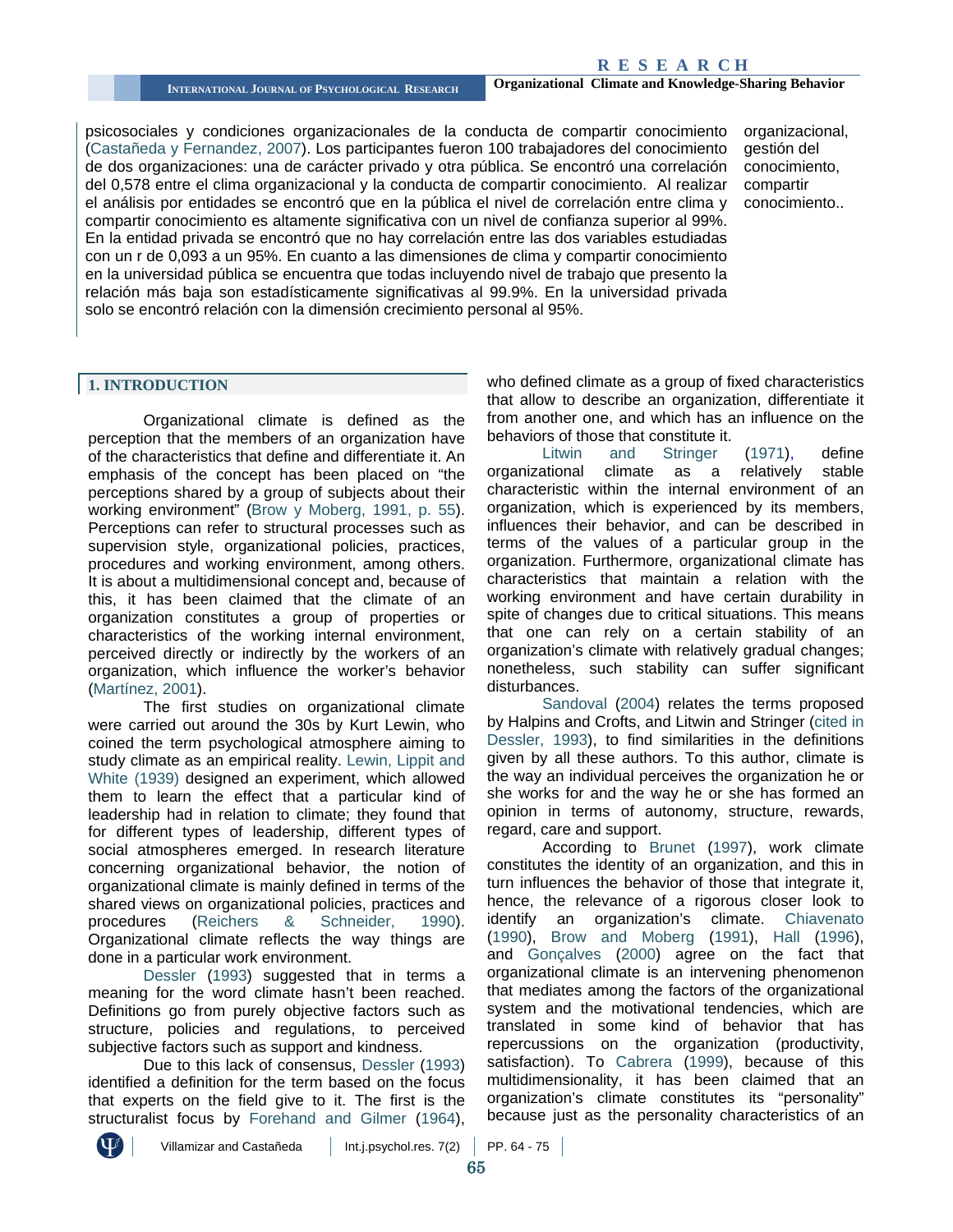individual define his or her personality, the climate of an organization is also constituted from its characteristics.

In relation to the dimensions of organizational climate, the climate measurement instrument PMCO proposes seven variables [\(Cardenas, Arciniegas &](#page-9-0)  [Barrera, 2009\)](#page-9-0). The following dimensions have a theoretical foundation from a perceptual focus. Here, the climate is the result of the individual variables and the individual's psychological implications. However, [James and Sells](#page-10-9) (1981), elaborated on the definition claiming that organizational climate refers to the cognitive representations of circumstantial events expressed in terms that reflect the psychological meaning and the situation for the individual.

Such dimensions are: (a) direction style, (b) personal growth, (c) management model, (d) level of work, (e) interpersonal relationships, (f) organizational communication, and (h) corporate image, which are defined as follows:

Direction Style: This variable is defined as the perception that helpers have of their managers in terms of the flexibility and acknowledgement in the communication processes. The direction style constitutes the managers' adopted form of guiding and leading the organization's actions, creating authority and reliability, showing management capacity, awareness of the citizens' needs and those interested in the organization, commitment to the control and mission, vision, plans and programs' compliance, good treatment to public employees and a transparent and efficient use of the resources [\(Zutta, 2008\)](#page-11-2).

Personal Growth. To [Vallejo](#page-11-3) (2004), personal growth refers to the upgrade of human potential (psychological and spiritual) that a person can reach beyond his or her natural development in terms of age. Personal growth allows for and individual to learn through his or her own consciousness, take advantage of his or her own abilities to think, feel and act to use autonomous thinking, free will, and rule a responsible freedom by being his or her own leader and having emotional health.

Management Model: It refers to the perception of the organizational structure and how its design allows a good working environment [\(Echavarria,](#page-10-10)  [2007\)](#page-10-10).

Level of Work: Perception of helpers in terms of the amount of work, pressure for the achievement of goals and objectives, time spent and probability of reaching the goals on the established deadline. The overload notion seems to be closely related to the concept of mismatch between what is needed from the worker and what he or she is capable of achieving [\(Ucymat, 2001\)](#page-11-4).

Interpersonal Relationships: Perception of the work environment from the interactions among the individuals within the organization. In 1994, Argyle found that interpersonal relationships refer to social situations that involve two or more people.

Organizational Communication: It is defined as the perception that one has of the formal systems of communication. It also refers to the process by which, an individual or part of an organization gets in contact with another part of it.

Corporate Image: Perception of the organization's positioning and subjective impact. According to [Ruperti \(2009\),](#page-11-5) the corporate image is the organization's personality; in other words, what defines it: It is a definite element of differentiation and positioning.

Next, a characterization of the knowledgesharing behavior variable (of interest for this particular study) will be presented along with some studies about its relation to organizational climate will be presented.

To share knowledge comes from the expression in English, knowledge-sharing, which has two meanings: The first implies to give a part, which constitutes an act of generosity; the second means to have something in common like in the "the shared beliefs system" [\(Fong & Chu, 2006\)](#page-10-11).

Sharing knowledge is a means by which an organization gets access to its own knowledge and that of other organizations' [\(Nonaka, 1991\)](#page-10-12). Knowledge sharing study has emerged as a research area in the fields of technology and innovation transference, and recently in the strategic management field.

This concept emerges in the 90s decade from the signature theory: the vision based on knowledge, which claimed that companies should become creation, transmission, integration and knowledge profiteering laboratories, where it would be acknowledged as the most important strategic resource [\(Grant, 1996\)](#page-10-13) since its appropriate use would lead to the achievement of sustainable and competitive advantages through new innovations and products that result from knowledge creation [\(Nonaka](#page-10-14) & [Takeuchi, 1995\)](#page-10-14); Besides, if the organization takes good advantage of the knowledge that is produced and transmitted to the employees, it can obtain an adequate implementation of improvements in working methods that will generate more operations efficiency.

Sharing knowledge can be considered a public good available to all the members of a community or organization regardless of whether the members contributed to its construction or not. The authors contest that in organizations with a positive focus on social interaction among the staff, there are substantial benefits generated through knowledge sharing [\(Allee, 1997;](#page-9-4) [Brown & Duguid, 2000;](#page-9-5) [Connelly](#page-10-15)  [& Kelloway, 2003;](#page-10-15) [Nonaka, 1991;](#page-10-12) [Spender, 1999\)](#page-11-6).

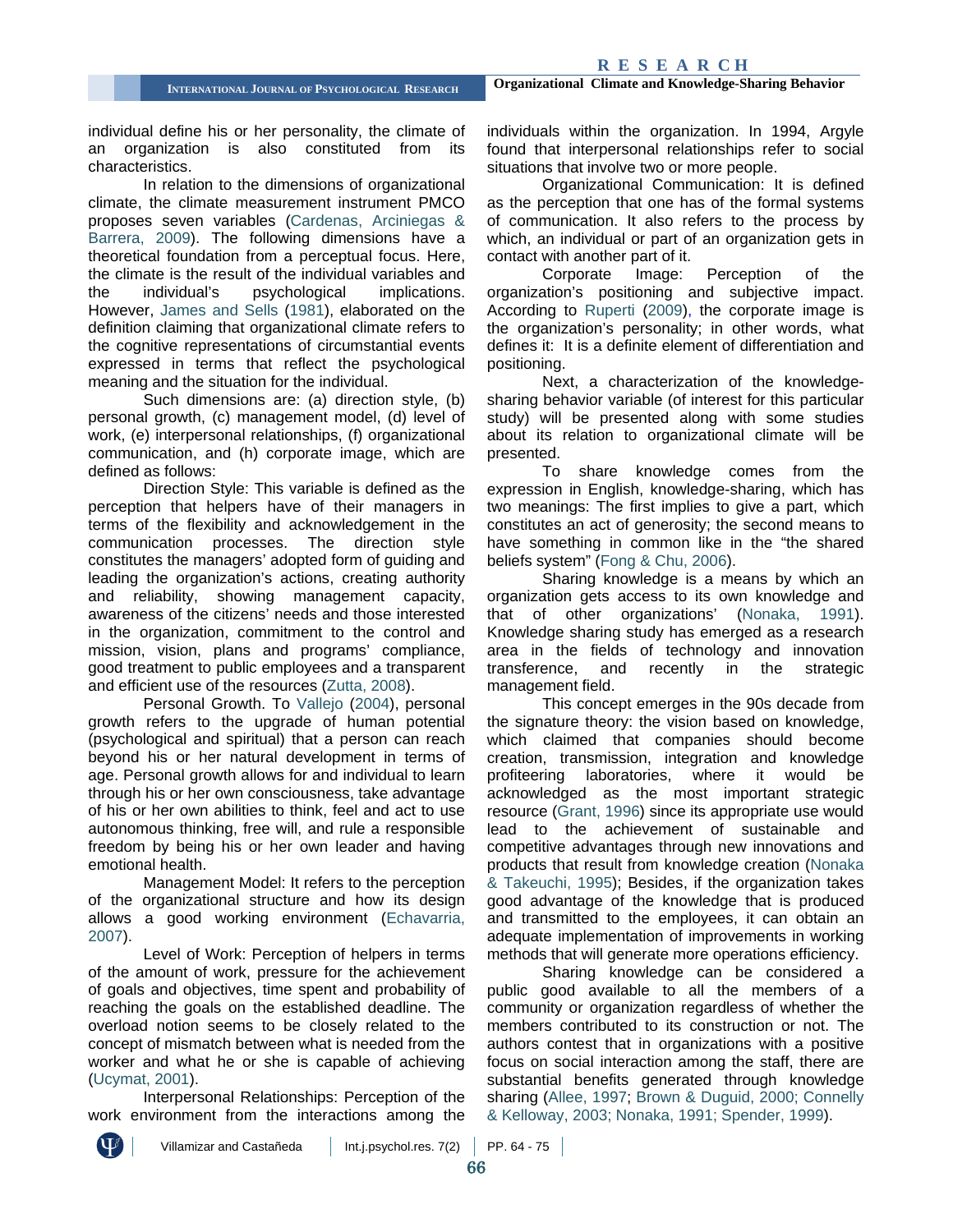[Nonaka and Takeuchi](#page-10-14) (1995) understood Knowledge sharing as the willingness that the individual has to share knowledge, understanding all the process that this knowledge exchange involves, and aiming, from this new individual knowledge, for organizations to be more efficient, spread it and incorporate it to new technologies, products and services.

[McDermott and O'Dell](#page-10-16) (2001) highlighted the relevance of maintaining an evident link between sharing knowledge and business crisis by using the tools and knowledge structures that are compatible with the organization's general style.

[Kim and Lee \(2005\)](#page-10-17) defined knowledge sharing as an organization's employees' ability to exchange experiences, expert knowledge, values, contextual information and insights, aiming at creating institutional frameworks for the assessment and inclusion of new experiences and information; sharing knowledge is some people's action not a systems' information action.

[Christensen \(2003\)](#page-10-18) defined knowledge sharing as the identification and application of organizational knowledge intending to carry out processes in a faster, more efficient and safe way. This definition places en emphasis on the characterization and use of existent knowledge, not on its generation from the employees [\(Castañeda y](#page-10-0)  [Fernandez, 2007\)](#page-10-0).

The success of knowledge sharing implies that knowledge is channeled between a sender and a receiver [\(Allee, 1997\)](#page-9-4). It has been found that the fact of sharing knowledge is crucial to sustainability and organizational competitiveness. The same author claims that the wider the content knowledge, the bigger the final product value will be, and knowledge will be easier to replicate.

[Allee \(1999\)](#page-9-6) suggests that the value chain of a company is truly a knowledge chain, where knowledge is promoted as the value increase because knowledge expands through its use. However, [Bender](#page-9-7)  [and Fish](#page-9-7) (2000), point out that although people can transfer data or information, knowledge in itself has to be a process of interpretation, internalization and application.

Sharing knowledge has also become an important strategic management focus, where knowledge is seen as "the most important strategic resource that organizations have" [\(Grant, 1996\)](#page-10-13) and a fundamental source of value creation [\(Nonaka,](#page-10-12)  [1991;](#page-10-12) [Spender & Grant, 1996;](#page-11-7) [Teece, Pisano &](#page-11-8)  [Shuen, 1997\)](#page-11-8).

[Cummings \(2003\)](#page-10-19) suggests there are three types of activities to assess knowledge-sharing: In the first place, the analysis in the manner and location of knowledge is important because it can affect each of the types of participation in the processes that will be necessary, the same as, how challenging these processes can be. In second place, the kinds of agreement, intervention regulations, and management practices embraced by the parts are relevant to assess the extent to which resources flow and knowledge among the parts can be arranged, and the measurements taken to overcome and accept significant differences of relation among the parts. In third place, the used knowledge exchange activities are important in the sense that they are the means by which the parts intend to promote the exchange of knowledge. As a consequence, any type of assessment aims at detecting whether the activities related to the manner and integration of knowledge, creation and management of adequate administrative structures are being used, and to foster the presence of knowledge-sharing behavior.

[King and Marks](#page-10-20) (2008) established a difference between knowledge-sharing and knowledge transference. For the authors, when there is knowledge transference the individual does not know who the receiver of his or her knowledge will be; he or she simply knows that the knowledge will take part in a bank of information; in case of sharing knowledge, the person who does it knows who the receiver of his or her knowledge is.

[Swift and Huang \(2008\)](#page-11-9) proposed a model that explains the effects of organizational context (management practices of human resources and climate) and the nature of the relationships among coworkers in relation to knowledge sharing behavior. The authors fond that when someone who has knowledge perceives that his or her organization fosters teamwork and learning, and then he or she tends to assess knowledge-sharing behavior in a more positive way than when he or she perceives a climate oriented towards risk in knowledge acquisition matters. The latter weakens the possibility of sharing knowledge because people tend to worry more about the evaluation that others will do of their skills.

As far as the studies conducted on organizational climate and knowledge sharing, we can mention [Chen and Hang's in 2007,](#page-10-21) which analyzed the organizational climate effects and knowledge structure from a social interaction perspective. They found that if companies had a higher degree of innovative and cooperative climate, interaction among the members of the organization would be more favorable and thus, the knowledge Exchange degrees would be improved.

The following study was conducted by [Gengatharen, Standing and Knight in 2009.](#page-10-22) This study contributes to the literature about research and practice of knowledge management if two aspects are taken into account: in the first case, because it aims at understanding success and failure of knowledge

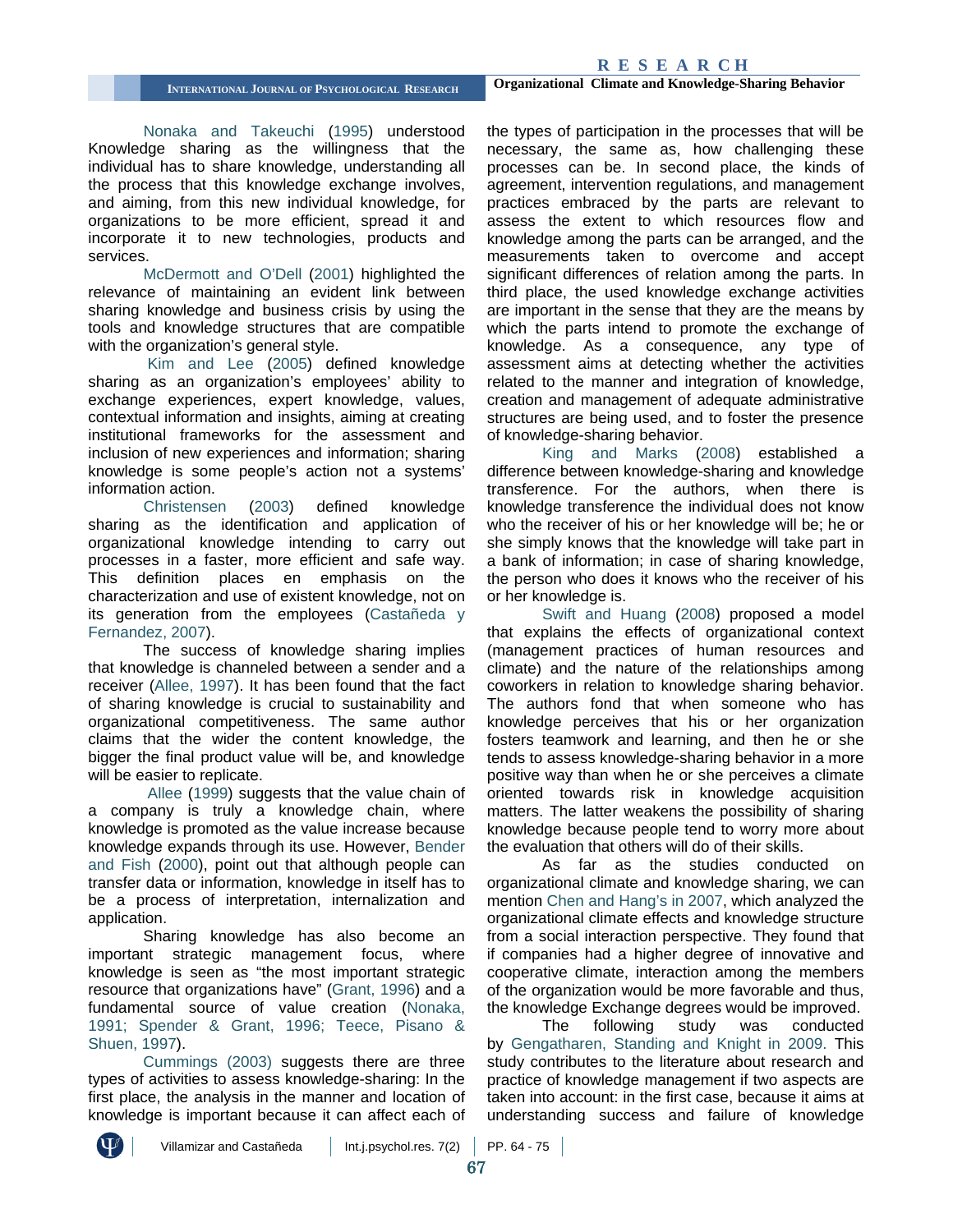production at a university with an organizational climate characterized by uncertainty and change. In the second, because it acknowledges the decisive influence of organizational culture and a climate of trust, free information exchange and close work cooperation with others, which can affect management initiatives in a positive way.

In [2010, Li, Zhu and Luo,](#page-10-23) conducted a study called, Influence of Organizational Climate in Knowledge-Sharing Behavior in an organization in the south of China. The authors proposed a model of research about the factors of organizational climate that influence the behavior in the exchange of knowledge among companies. This empirical study showed that the components of organizational climate that were measured (favorable relation to innovation and justice) contributed significantly to the knowledgesharing behavior and the self-efficacy and expectation behaviors.

A more recent study, one that includes the two variables that were taken into account for this project, was carried out by [Abzari and Abbasi in 2011.](#page-9-8) The purpose of this research was to study the effect of organizational climate in the components of planned behavior theory (TPB), with the purpose of studying knowledge-sharing behavior among the employees of the Isfahán University.

It is important to understand that this theory asserts that the most relevant factor for behavior to be present is intention [\(Ajzen, 1991\)](#page-9-9). Authors conclude that an appropriate organizational climate for the exchange of knowledge can become some sort of epidemic in the organization.

[Tormo and Osca](#page-11-10) (2011), carried out research that purported to analyze in an exploratory manner the role of three organizational and personal antecedents in the intentions of sharing knowledge: Support, climate and commitment to the organization. Particularly what were studied were the direct relations of climate (specifically from task orientation and innovation support dimensions) on the basis of knowledge sharing. Results showed that task orientation has a direct effect on the intentions of knowledge sharing, for this is understood as a shared worry to achieve the quality in work results [\(Anderson](#page-9-10)  [y West, 1998\)](#page-9-10).

The purpose of this study was to understand the relation of organizational climate and its dimensions and knowledge sharing conduct in a public and a private company of knowledge workers.

From the studies discussed above, this study formulates the following hypothesis:

H1: The dimensions of organizational climate relate to knowledge sharing behavior.

**INTERNATIONAL JOURNAL OF PSYCHOLOGICAL RESEARCH Organizational Climate and Knowledge-Sharing Behavior**

H2: The direction style dimension of organizational climate relates to knowledge sharing behavior.

H3, H4, H5, H6, H7, H8: The personal growth, management model, level of work, interpersonal relationships, communication and corporate image dimensions are each related to knowledge sharing behavior.

#### **2. METHOD**

#### **2.1 Type of Study**

This is a non-experimental, quantitative study. This non-experimental study aims at observing phenomena they way they occur in their natural setting to analyze them afterwards. (Hernández, [Fernández & Baptista, 2007\)](#page-10-24).

#### **2.2 Design**

This type of study is transactionalcorrelational. [Hernández, Fernández and Baptista](#page-10-24) [\(2007\),](#page-10-24) define it as a research process of describing relations among two or more categories, concepts or variables in a given moment. It is a procedure, which consists of measuring one or generally more variables in a group of people or objects, and it provides correlations in a certain given time.

#### **2.3 Participants**

The sample of this study is non-probabilistic. In this type of sample, sampling units are not randomly chosen, but purposefully chosen by the person in charge of collecting the sample [\(Malhotra, 2004\)](#page-10-25).

A sample of 100 people was collected: 50 from a public entity and 50 from a private educational entity; male and female individuals, whose ages ranged from 20 to 45 years old. They had three years working in the company and had a professional background. The participants in the public entity had a full time permanent contract, and those in the private entity had a contract by hours. Both entities belonged to the high education sector.

#### **2.4 Instruments**

The organizational climate PMCO measurement test was developed by Cárdenas and Villamizar (2008) as cited in [Cardenas, Arciniegas and](#page-9-0)  [Barrera \(2009\).](#page-9-0) It measures seven dimensions: 1. Direction style; 2. Personal growth; 3. Management model; 4. Level of work; 5. Interpersonal relationships; 6. Organizational communication and 7. Corporate image. This questionnaire consists of 45 items. Reliability with Alfa of Crombach indicator was of 0.96

To measure the knowledge-sharing behavior a sub-scale of knowledge sharing of the instrument "Psychosocial Variables and organizational conditions

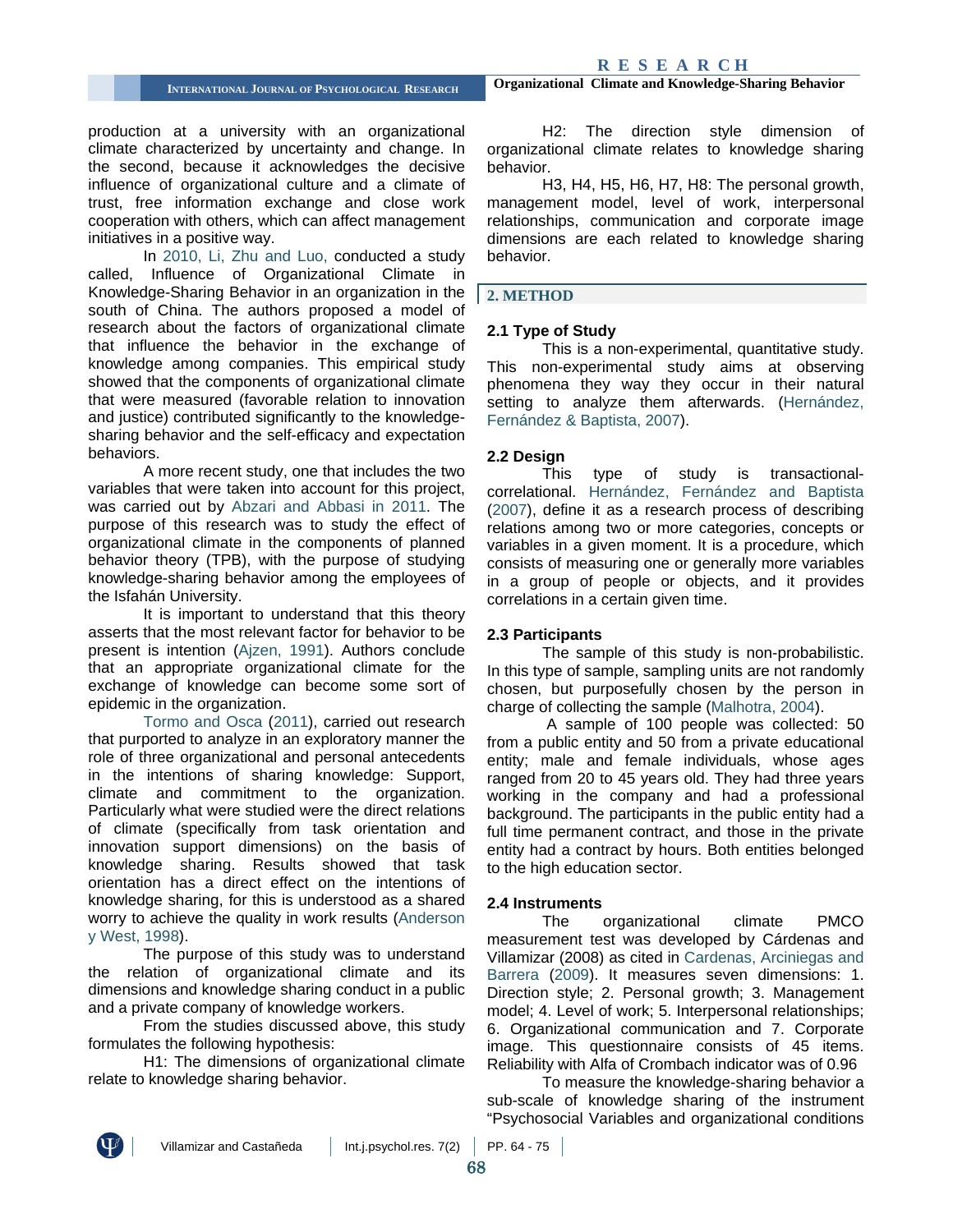of knowledge sharing behavior" was used, which was developed by [Castañeda and Fernandez](#page-10-0) (2007). The instrument consists of 50 questions, of which four measure knowledge-sharing behavior. The Alpha of Cronbach coefficient obtained for this sub-scale is 0.81.

#### **2.5 Procedure**

Phase 1: It consisted in the process of getting closer to the participants and sensitize them. It should be noted that participation was volunteer.

Phase 2: Instruments were used to collect data: That is the organizational climate PMCO measurement test and psychosocial variables and organizational conditions of knowledge sharing behavior.

Phase 3: The results obtained in each of the institutions by means of the statistical program SSPS 10 were analyzed using linear regressions, which helped us understand general climate effects on knowledge sharing behavior in order to be able to answer the formulated hypothesis. knowledge sharing havior in order to be able to answer the formulated hypothesis.

#### **3. RESULTS**

The statistical analysis of the collected data on the two samples will be presented below with the instruments selected for this study in order to answer the research, hypothesis, and goals planned.

#### **3.1 Total Sample Descriptive Analysis**

[Table 1.](#page-5-0) Organizational climate in general (understanding general as the union of the two samples) had an average of 4,34 (acceptable according to the parameters established by the authors). The knowledge sharing behavior obtained a measurement of 5,23 meaning that the behavior is present in the tested participants.

<span id="page-5-0"></span>

| Table 1. Descriptive Statistics |         |                           |     |  |  |  |
|---------------------------------|---------|---------------------------|-----|--|--|--|
|                                 |         |                           |     |  |  |  |
|                                 | Average | <b>Desviation</b><br>Típ. | N   |  |  |  |
| Knowledge sharing               | 5.23    | 1.37                      | 100 |  |  |  |
| <b>Organizational climate</b>   | 4.34    | 1.44                      | 100 |  |  |  |

[Table 2](#page-5-1) shows a response average in the variable of knowledge sharing of 5,7, with a deviation of 1,28, and in the organizational climate an average of 3,8 with a 0,5, which means that the obtained data, besides being reliable are also accurate. The organizational communication, personal growth, direction style, corporate image, management model, level of work and interpersonal relationships scales

**INTERNATIONAL JOURNAL OF PSYCHOLOGICAL RESEARCH Organizational Climate and Knowledge-Sharing Behavior**

show averages of 3.5, 4.1, 4.0, 4.1, 3.6, 3.5, 3.8 and deviations of 0.7, 0.5, 0.6, 0.6, 0.7, 0.7 y 0.6, respectively, which means that the data are accurate and reliable.

#### <span id="page-5-1"></span>**Table 2.** Public University Descriptive Statistics

|                                 | Average | <b>Desviation</b><br>típ. | N  |
|---------------------------------|---------|---------------------------|----|
| Knowledge sharing               | 5.7     | 1,2827                    | 50 |
| <b>Organizational climate</b>   | 3,8487  | 0,2739                    | 50 |
| Organizational<br>communication | 3,54    | 0.7879                    | 50 |
| <b>Personal growth</b>          | 4.195   | 0.5516                    | 50 |
| <b>Direction styles</b>         | 4.066   | 0,6019                    | 50 |
| Corporate image                 | 4.1     | 0,6776                    | 50 |
| <b>Management models</b>        | 3,68    | 0,7126                    | 50 |
| Level of work                   | 3.54    | 0,7879                    | 50 |
| Interpersonal<br>relationships  | 3,82    | 0.6908                    | 50 |

[Table 3](#page-6-0) shows a response average in the variable of knowledge-sharing of 5,31, with a deviation of 1,55 and in the organizational climate variable an average of 3,69 with a deviation of 0,5; this means that the obtained data, besides being reliable are accurate, this is, they are not very disperse.

The organizational communication, personal growth, direction style, corporate image, management model, level of work and interpersonal relationships scales show averages of: 3.5, 4.1, 3.8, 4.2, 3.4, 3.1, 3.6 respectively and a deviation of 0.7, 0.5, 0.6, 0.6, 0.7, 0.7 y 0.7, which means that data are accurate and reliable.

Table 4 shows that the general correlation between organizational climate (X) and the variable of knowledge sharing (Y) is 0,578, with a level of reliability of 99.9%; this means that there is a highly significant relation between these two variables. Besides this, we can observe the correlation between organizational climate variable and knowledge sharing in the public entity with a moderate correlation coefficient of 0,499 and a level of trust higher to 99%, where p< 0,01 which is an indicator that there is a highly significant relation. As for the private entity, there is no correlation between the organizational climate variable and knowledge sharing with an r of 0.093; this is not a significant correlation to a 95%. Then, the null hypothesis is accepted and the alternative hypothesis is rejected, for there is no relation between the studied variables (Table

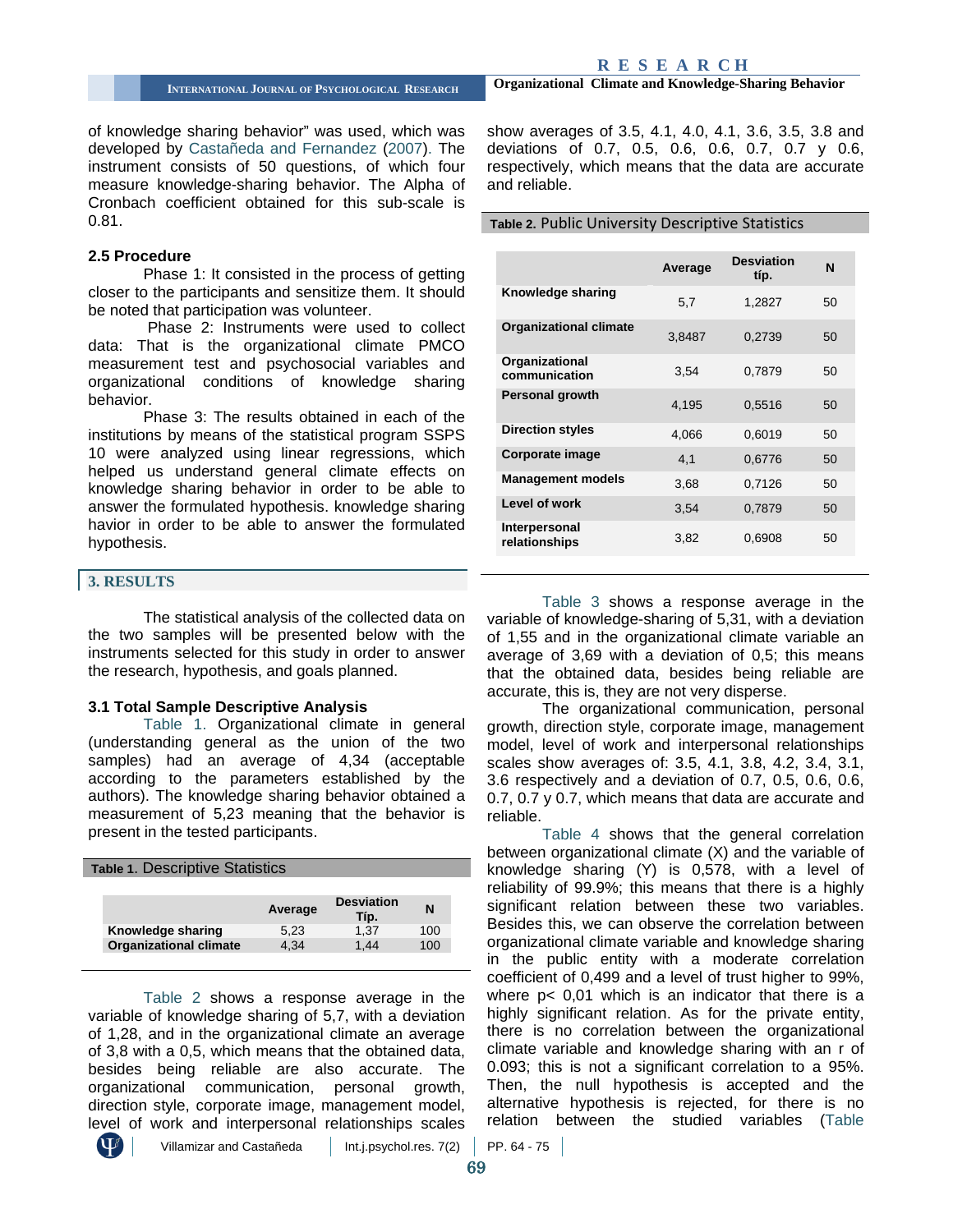5). Correlation Between the Organizational Climate and Knowledge Sharing Dimensions at a Private University.

<span id="page-6-0"></span>

| Table 3. Private University Descriptive Statistics |         |                 |    |  |  |  |
|----------------------------------------------------|---------|-----------------|----|--|--|--|
|                                                    |         |                 |    |  |  |  |
|                                                    | Average | Desviation típ. | N  |  |  |  |
| Knowledge sharing                                  | 5,31    | 1,558           | 50 |  |  |  |
| Organizational<br>climate                          | 3,695   | 0,5243          | 50 |  |  |  |
| Organizational<br>communication                    | 3,54    | 1,558           | 50 |  |  |  |
| Personal growth                                    | 4.16    | 0.7879          | 50 |  |  |  |
| <b>Direction styles</b>                            | 3,895   | 0,5481          | 50 |  |  |  |
| Corporate image                                    | 4,22    | 0,6183          | 50 |  |  |  |
| <b>Management models</b>                           | 3,44    | 0,7329          | 50 |  |  |  |
| Level of work                                      | 3,16    | 0,7103          | 50 |  |  |  |
| Interpersonal<br>relationships                     | 3,64    | 0,7762          | 50 |  |  |  |

#### **Table 4.** General Correlations Between Organizational Climate and Knowledge-Sharing. Public and Private Entities' correlation

|                                  |                                | Compartir<br>conocimiento<br>general | <b>Clima</b><br>organizacional<br>general | Compartir<br>conocimiento<br>pública | Clima<br>organizacional<br>pública | Compartir<br>conocimiento<br>privada | Clima<br>organizacional<br>privada |
|----------------------------------|--------------------------------|--------------------------------------|-------------------------------------------|--------------------------------------|------------------------------------|--------------------------------------|------------------------------------|
| <b>Correlación</b><br>de Pearson | Compartir<br>conocimiento      | 1                                    | 0,578                                     | 1                                    | 0,499                              |                                      | 0,093                              |
|                                  | Clima<br>organizacional        | 0,578                                | $\mathbf{1}$                              | 0.499                                |                                    | 0,093                                | $\mathbf{1}$                       |
| Sig.<br>(unilateral)             | Compartir<br>conocimiento      |                                      | $\Omega$                                  | $\epsilon$                           | $\mathbf 0$                        |                                      | 0,261                              |
|                                  | <b>Clima</b><br>organizacional | $\mathbf 0$                          |                                           | $\mathbf{0}$                         | $\overline{\phantom{a}}$           | 0,261                                |                                    |
| N                                | Compartir<br>conocimiento      | 100                                  | 100                                       | 50                                   | 50                                 | 50                                   | 50                                 |
|                                  | <b>Clima</b><br>organizacional | 100                                  | 100                                       | 50                                   | 50                                 | 50                                   | 50                                 |

[Table 5](#page-7-0) shows that the only scale that establishes a significant correlation with the knowledge sharing variable is personal growth. The others are not 95% significant

[Table 6](#page-7-1) shows that the dimensions of organizational climate, which are related to the knowledge sharing variable are: Communication, personal growth, direction style, corporate image, management model, and interpersonal relationships. The level of work dimension has a low relation, but statistically significant at 99.9% [\(Table 7](#page-7-2)). Knowledge Sharing Variance Analysis Between the Public and Private Universities.

The results of the organizational climate and knowledge sharing behavior differences in the public and private entities are given from Kolmogorov's analysis, in order to look at data. The table above indicates that data are not parametric, and for this reason for the variance analysis Mann-Whitney was used instead.

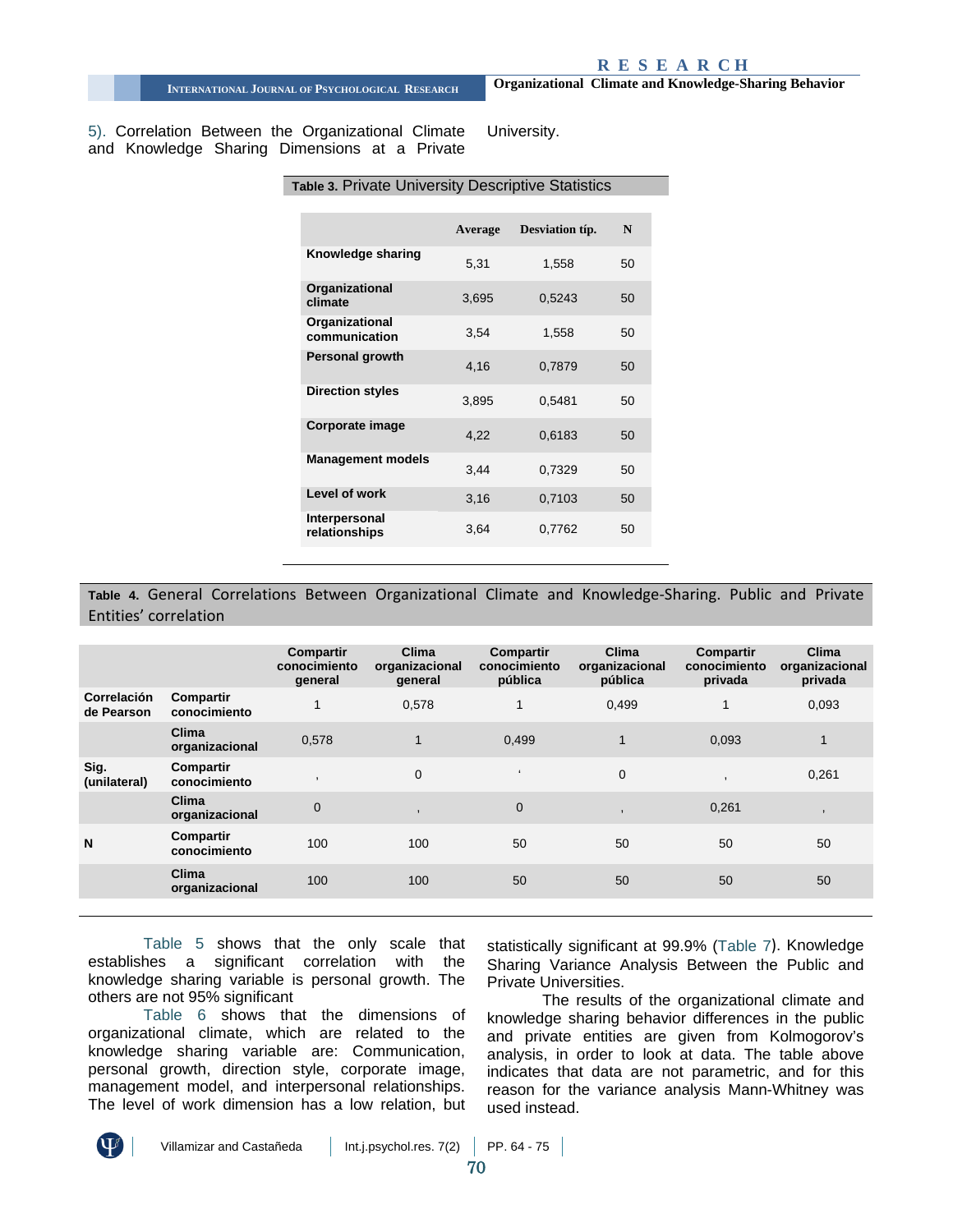#### <span id="page-7-0"></span>**Table 5**. Correlation Between the Organizational Climate and Knowledge Sharing Dimensions at a Private University.

|                           |                           | <b>Compartir</b><br>Conocimiento | <b>Comunicación</b><br>Organizacional | Crecimiento<br><b>Personal</b> | <b>Estilos</b><br>de<br><b>Dirección</b> | Imagen<br>Corporativa | <b>Modelo</b><br>de<br>Gestión | <b>Nivel</b><br>de<br>Trabajo | <b>Relaciones</b><br><b>Interpersonales</b> |
|---------------------------|---------------------------|----------------------------------|---------------------------------------|--------------------------------|------------------------------------------|-----------------------|--------------------------------|-------------------------------|---------------------------------------------|
| Correlación<br>de Pearson | Compartir<br>Conocimiento | 1.000                            | .063                                  | .346                           | .064                                     | $-059$                | .010                           | .028                          | .024                                        |
| Sig.<br>(unilateral)      | Compartir<br>Conocimiento |                                  | .333                                  | .007                           | .330                                     | .343                  | .472                           | .423                          | .434                                        |
| N                         |                           | 50                               | 50                                    | 50                             | 50                                       | 50                    | 50                             | 50                            | 50                                          |

<span id="page-7-1"></span>**Table 6.** Correlation Between Organizational Climate and Knowledge Sharing Dimensions at the public **University** 

|                                  |                                  | Compartir<br><b>Conocimiento</b> | Comunicación<br>Organizacional | <b>Crecimiento</b><br><b>Personal</b> | <b>Estilos</b><br>de<br><b>Dirección</b> | Imagen<br>Corporativa |
|----------------------------------|----------------------------------|----------------------------------|--------------------------------|---------------------------------------|------------------------------------------|-----------------------|
| <b>Correlación</b><br>de Pearson | <b>Compartir</b><br>Conocimiento | 1.000                            | .306                           | .351                                  | .565                                     | .417                  |
| Sig.<br>(unilateral)             | <b>Compartir</b><br>Conocimiento |                                  | .015                           | .006                                  | .000                                     | .001                  |
| N                                |                                  | 50                               | 50                             | 50                                    | 50                                       | 50                    |

[Table 7](#page-7-2) indicates that there are significant differences between the public university and the private university in what concerns the knowledgesharing variable.

<span id="page-7-2"></span>**Table 7.** Knowledge Sharing Variance Analysis Between the Public and Private Universities*.*

| Estadísticos de contraste    |                                    |  |  |  |
|------------------------------|------------------------------------|--|--|--|
|                              | Compartir<br>Conocimiento<br>total |  |  |  |
| U de Mann-<br>Whitney        | 1031                               |  |  |  |
| W de<br>Wilcoxon             | 2306                               |  |  |  |
| z                            | $-1,517$                           |  |  |  |
| Sig. Asintót.<br>(bilateral) | 0,129                              |  |  |  |

Taking into account that the organizational climate data present a parametric, the t of student was used to establish the difference between the private and public entities. As shown in [table 8,](#page-7-3) there are no significant differences between the public and the private universities in what relates to organizational climate.



<span id="page-7-3"></span>**Table 8.** Análisis de Varianza de Clima organizacional Entre la Universidad Pública y la Privada

|                               |                     | <b>Clima Organizacional</b><br>total      |                                              |  |
|-------------------------------|---------------------|-------------------------------------------|----------------------------------------------|--|
|                               |                     | Se han<br>asumido<br>varianzas<br>iguales | No se han<br>asumido<br>varianzas<br>iguales |  |
| Prueba de Levene              | F                   | 0.367                                     |                                              |  |
| para igualdad de<br>varianzas | Sig.                | 0,546                                     |                                              |  |
|                               | т                   | $-1,062$                                  | $-1,062$                                     |  |
| Prueba T para la              | GI                  | 97                                        | 96,824                                       |  |
| iqualdad de medias            | Sig.<br>(bilateral) | 0,291                                     | 0,291                                        |  |

#### **4. DISCUSSION**

Taking into account the objectives of this study, it could be established that after carrying out the measurements, the organizational climate (understanding general as the union of the two samples), was found to be at an ideal level since it had an average of 4,34, which allows to understand that the internal variables typical of these organizations affect the behaviors and perceptions that each individual has of it, which has an effect on the next variable of this study that is knowledgesharing behavior. It had an average of 5,23,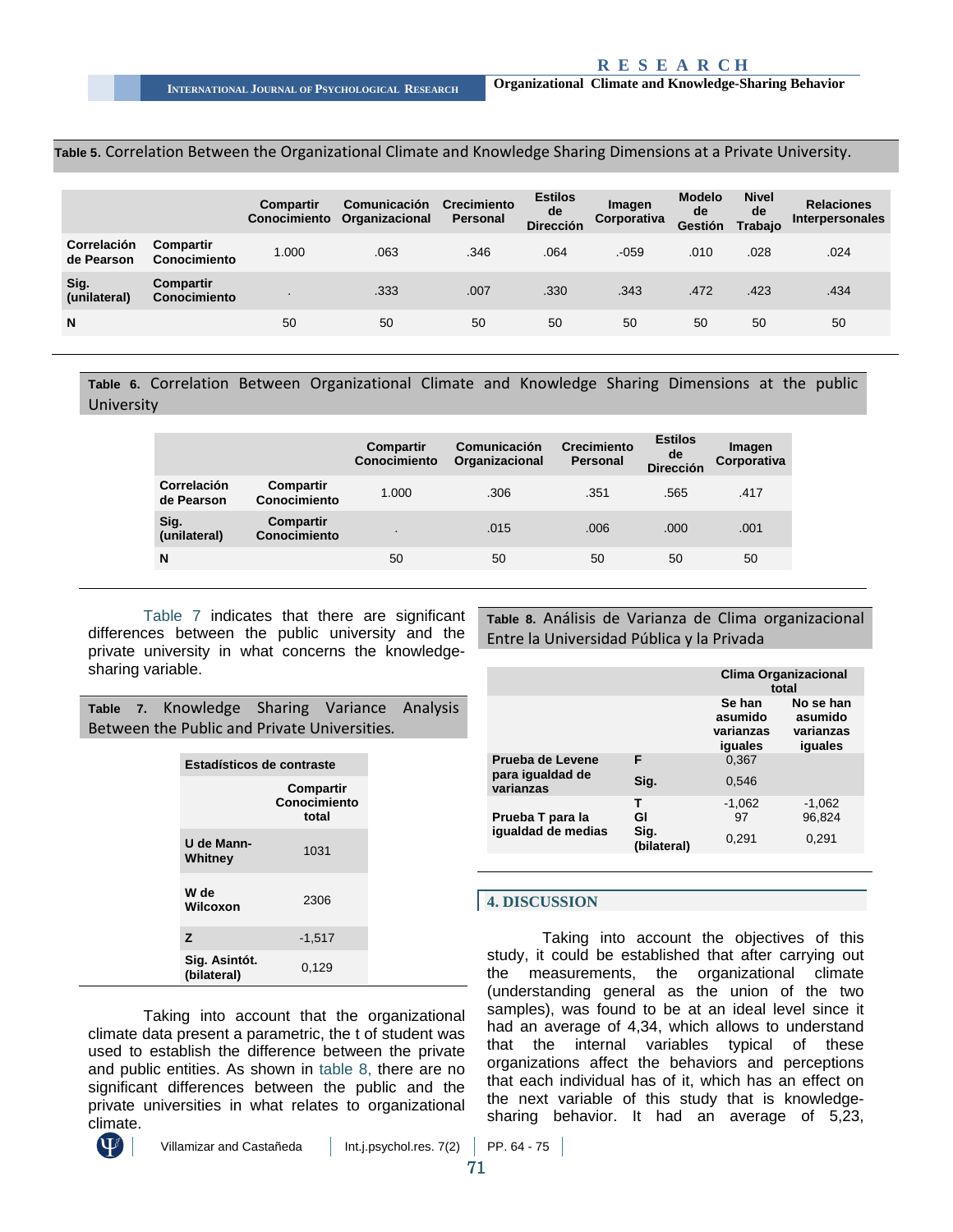considered a high percentage in quantitative terms, which means that the behavior is present in the studied participants and can be identified in the studies carried out by different authors who assert that in the organizations where there is a positive focus in the social interaction among the staff members, there are noticeable benefits generated through knowledge<br>exchange (Allee, 1997; Brown & Duguid, exchange [\(Allee, 1997;](#page-9-4) [Brown & Duguid,](#page-9-5) [2000;](#page-9-5) [Connelly & Kelloway, 2003;](#page-10-15) [Nonaka,](#page-10-12)  [1991;](#page-10-12) [Spender, 1999\)](#page-11-6).

In the private entity the organizational climate variable and the knowledge sharing variable threw resulting values of 3,6 y 5.3 respectively, which shows us that the knowledge sharing behavior is present in the participants of this study. Besides, results can be supported by Peiró's study in 1986, elaborated by [Vega \(2006\)](#page-11-11) in which both authors mentioned that the organization is a context psychologically significant to its members and this has led to the "organizational climate" concept construction; [Szulanski](#page-11-12) (2000) and [Kim and Lee \(2005\),](#page-10-17) defined knowledge sharing as the ability of the employees of some organization to exchange experiences, expert knowledge, values, contextualized information and insights aiming to create institutional frameworks for assessment and the inclusion of new information and experiences; sharing knowledge is an act of people: not an information systems' act.

In the public entity the organizational climate is perceived in an acceptable manner with a tendency to being perceived as good since it obtained a 3,8 result, and the knowledge sharing behavior had a result of 5.7, which evidences that the behavior is present. [Martínez, \(2001\),](#page-10-1) defines climate as interaction between personal and organizational characteristics, which affects directly or indirectly people's behavior within an organization [Cotton](#page-10-26) [\(2008\),](#page-10-26) Allee [\(1999\)](#page-9-6) and [Chen and Huang](#page-10-21) (2007), found that if companies had a higher innovative and cooperative climate, the interaction among the organization's members would be more favorable and thus, the degrees of knowledge exchange would also be improved.

As for the climate dimensions in the private entity, personal growth with a 4,1; corporate image with 4.2, can be perceived as adequate. Organizational communication with 3,5; direction style 3.8; interpersonal relationships 3.6 are perceived as acceptable and management model with 3.4 and level of work with 3.1, are perceived as bad. Concerning organizational climate, it is important to take into account the valuation of both, the individuals' perceptions through their behaviors and the properties of organizational structure [\(Argyle, 1994;](#page-9-11) [Cardenas,](#page-9-0)  [Arciniegas y Barrera, 2009;](#page-9-0) [Echavarría,](#page-10-10)  [2007;](#page-10-10) González-Gutiérrez, Moreno-Jiménez, y

#### [Garrosa, 2005;](#page-10-27) [Muñiz, 2006;](#page-10-28) [Ruperti, 2009;](#page-11-5) [Vallejo,](#page-11-3)  [2004;](#page-11-3) [Zutta, 2008\)](#page-11-2).

In the public entity the climate dimensions perceived as good were personal growth 4.1; corporate image 4.1; direction style 4.0. As acceptable, were organizational communication 3.5; management model 3.6; level of work 3.5, and interpersonal relationships 3.8. Organizational climate has characteristics that keep a relation to the work environment and have certain stability despite the changes caused by critical situations. This means that under relatively gradual changes, one can count on certain stability in an organization's climate [\(Argyle,](#page-9-11)  [1994;](#page-9-11) [Cardenas, Arciniegas y Barrera,](#page-9-0)  [2009;](#page-9-0) [Echavarría, 2007;](#page-10-10) [Muñiz, 2006;](#page-10-28) [Raineri,](#page-11-13)  [2006;](#page-11-13) [Ruperti, 2009;](#page-11-5) [Ucymat, 2001;](#page-11-4) [Valdivia, 2009\)](#page-11-14).

In general terms, there is a relation between the organizational climate variable and the knowledge sharing behavior if the alternative hypothesis is accepted and the null rejected. [Mahon](#page-10-29) (1992) and [Abzari and Abbasi](#page-9-8) (2011) point out that if there is an adequate organizational climate, the presence of knowledge sharing behavior emerges as an epidemic in the whole organization.

In the private entity there is no relation between the organizational climate variable and the knowledge sharing behavior. The null hypothesis is accepted and the alternative is rejected which means that there is no relation between the studied variables. These results differ from those of [Kim and Lee in](#page-10-17)  [2005,](#page-10-17) which found that in the private sector there is a stronger perception of knowledge sharing that in the public sector.

In the public sector there is a relation between the organizational climate and knowledge sharing behavior. The alternative hypothesis is accepted and the null is rejected. This means that there is a relation between the studied variables. [Li, Zhu and Luo](#page-10-23) (2010) claim that in an organization where there is knowledge exchange, there is a climate that allows all the staff to have a common perception about the fact that this phenomenon happens inside the place and besides it reflects the knowledge exchange relation among the employees.

Once carried out the correlations between the chosen organizational climate dimension for this study and the knowledge-sharing behavior for the private university, it was possible to establish that the only dimension that has a significant correlation is personal growth. The others are not significant at 95%. The scales of organizational climate variable do not explain the knowledge-sharing behavior variable. To [Vallejo](#page-11-3)  [\(2004\),](#page-11-3) personal growth or personal development is understood as the upgrade in human potential (psychological and spiritual) that the person can reach beyond his or her natural development according to

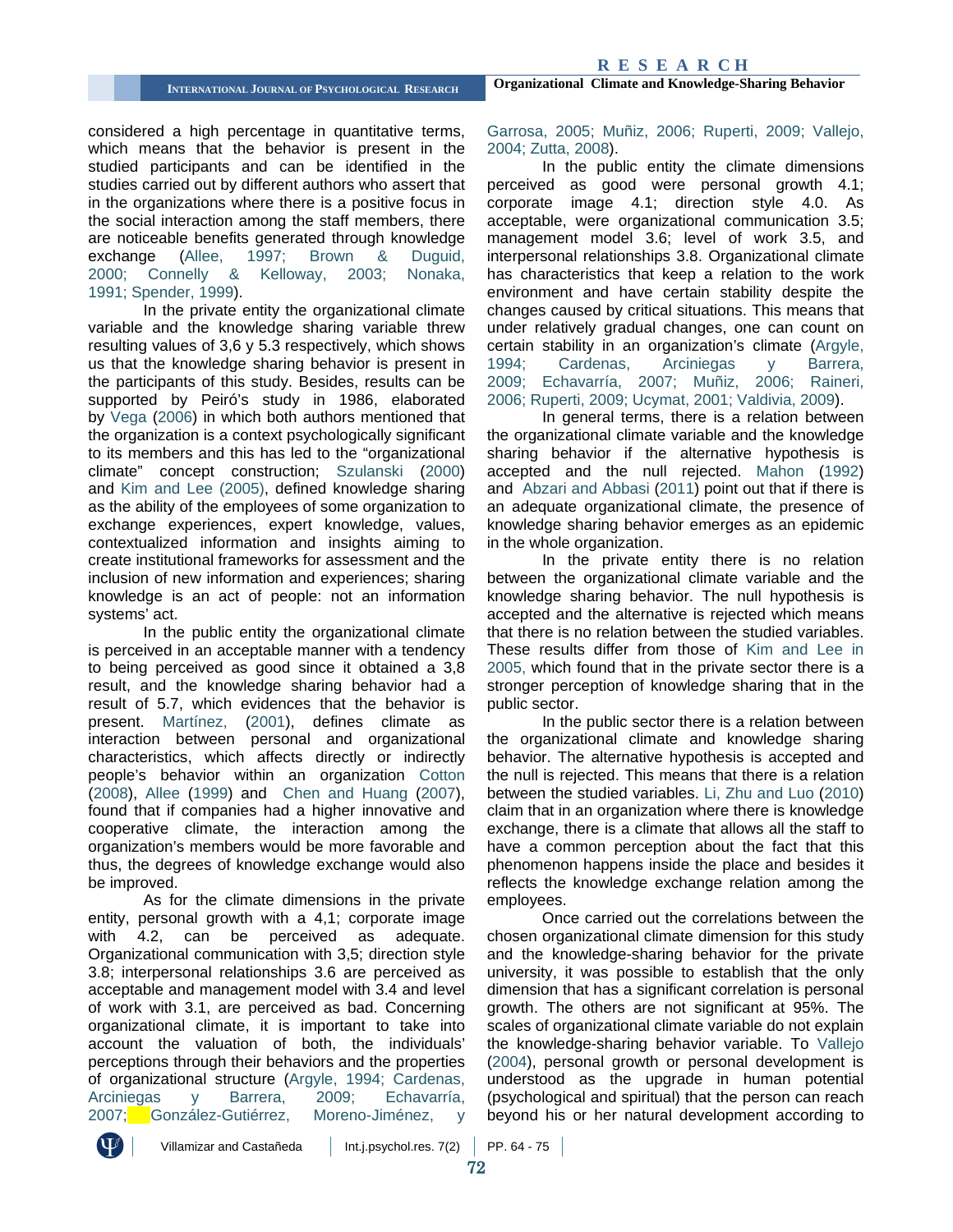his or her age. Every participant in the sample had a professional background of Masters or Specialization, which presumably means that not having to spend all the time in the company, gives them time to carry out activities that allow them to enrich their knowledge. However, not sharing it with those surrounding them except for the students they have in charge, does not mean they share it, but only transmit it.

As for the existing relation between the organizational climate and knowledge sharing behavior, all dimensions are related to the knowledge sharing behavior. Alternative hypothesis are accepted and null hypothesis are rejected. According to [Tormo](#page-11-10)  [and Osca \(2011\),](#page-11-10) the results seem clear; an organizational climate oriented towards task (which seeks for excellence, or the best way of doing things), influences directly on the intentions of sharing knowledge with coworkers perhaps because the existence of rules and clear procedures prompts employees to follow them and act accordingly.

Both, the public and private entities can be framed in [Swift and Hwang's \(2008\)](#page-11-9) model, which explained the effects of organizational context (management practices of human resources and climate) and the nature of the relationships between coworkers in terms of knowledge sharing behavior. They found that when that who has knowledge perceives that his or her organization fosters teamwork and learning, he or she tends to assess his or her behavior in a more positive way than when there is a perception of climate oriented towards risk in knowledge acquisition matters.

Finally, different results were found in both institutions where population samples had similar characteristics such as schooling level, and it can be assumed that these characteristics likely had a strong effect on the final results.

Results of the present study gain special relevance for the analyzed variables since other issues need to be studied such as the context in which institutions function on the daily basis, but especially, in how some are capable of transmitting the knowledge they have, and how some others can accept it, apprehend it, and transform it to give it back to the context they lead their lives in.

As for the limitations found on this study, we have to mention that the sample was small, participants were hard to find and not very willing to complete the tests with good disposition due to time constraints. Besides this, some of the uncompleted tests had to be discarded in each institution. More studies of this nature are necessary using different instruments that measure different dimensions to understand more the effects of climate on the knowledge sharing behavior and what other aspects of climate need to be accounted for. It is also

recommended to take this study to another type of population and take into account variables other than climate. It would also be relevant to invite other researchers interested in organizational climate to share knowledge in order to deepen in this area of organizational psychology.

**5. REFERENCES**

- <span id="page-9-8"></span>Abzari, M. & Abbasi, R. (2011). Investigating Impact of Organizational Climate on Intention to knowledge Sharing Behavior by Using Theory of Planned Behavior (TPB). *Interdisciplinary journal of contemporary research in business. 2*(12), 121-134.
- <span id="page-9-9"></span>Ajzen, I. (1991). The theory of planned behavior. *Organizational Behavior and Human Decision Processes 50*, 179 -211.
- <span id="page-9-6"></span>Allee, V. (1999). The art and practice of being a revolutionary. *Journal of Knowledge Management, 3*(2), 121-131.
- <span id="page-9-4"></span>Allee, V. (1997). *The Knowledge Evolution: Expanding Organizational Intelligence.* Boston: Butterworth-Heinemann.
- <span id="page-9-10"></span>Anderson, R. & West, A. (1998). Measuring climate for work group innovation: Development and validation of the team climate inventory. *Journal of Organizational Behavior, 19*, 235- 258.
- <span id="page-9-11"></span>Argyle, M. (1994). *Psicología del comportamiento interpersonal*. Madrid: Alianza Editorial.
- <span id="page-9-7"></span>Bender, S. & Fish, A. (2000). The transfer of knowledge and the retention of expertise: the continuing need for global assignments. *Journal of Knowledge Management*, *4*(2), 125- 137.
- <span id="page-9-1"></span>Brow, W. y Moberg D. (1991). *Teoría de la organización y la Administración: enfoque integral.* México: Editorial Limusa.
- <span id="page-9-5"></span>Brown, J. & Duguid, P. (May-June, 2000). *Balancing Act: How to Capture Knowledge without Killing It.* Harvard Business Review. Recuperado de http://www.conferenceboard.org/retrievefile.cfm?filename=Capture%2 0K%20Without%20Killing%20It.pdf&type=subsi te
- <span id="page-9-2"></span>Brunet, L. (1997). *El clima de trabajo en las organizaciones*. México: Trillas.
- <span id="page-9-3"></span>Cabrera, A. (1999). *Clima organizacional en empresas chilenas.* Recuperado de http: //www2.uel.br/ccb/psicologia/revista/oclima.ht m
- <span id="page-9-0"></span>Cardenas, L., Arciniegas, Y. C., y Barrera, M. (2009). Modelo de intervención en clima organizacional. *International Journal of Psychological Research, 2*(2), 121- 127.

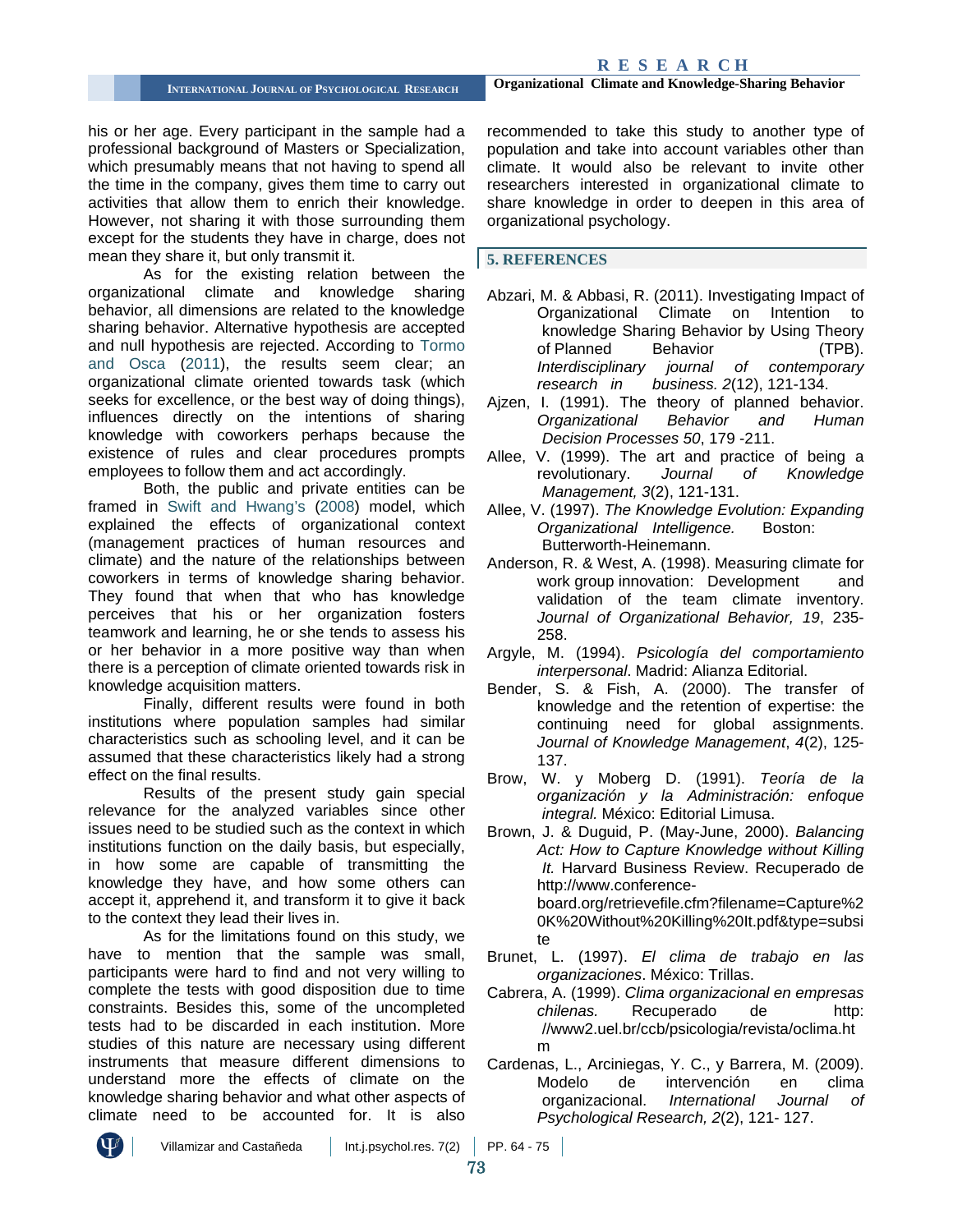**R E S E A R C H**

<span id="page-10-0"></span>Castañeda, D. y Fernández, M. (2007). Validación de una escala de niveles y condiciones de aprendizaje organizacional. *Revista Universitas Psychologica, 6*, 245-254.

<span id="page-10-21"></span>Chen, C., & Huang J. (2007). How organizational climate and structure affect knowledge management. The social interaction<br>perspective. *International Journal of* perspective. *International Journal of Information Management, 27,* 104–118.

- <span id="page-10-6"></span>Chiavenato, I. (1990). *Administración de recursos humanos.* Bogotá: McGraw Hill.
- <span id="page-10-18"></span>Christensen, P. (2003). *Knowledge sharing-time sensitiveness and pull-push strategies in a non-hype organization.* Retrieved from http://openarchive.cbs.dk/bitstream/handle/103 98/6331/wp12-2003phc.pdf?sequence=1

<span id="page-10-15"></span>Connelly, C. E. & Kelloway, E. K. (2003). Predictors of employees' perceptions of knowledge sharing cultures. *Leadership & Organizational Development Journal, 24*(5), 294-301.

- <span id="page-10-26"></span>Cotton, P. (2008) Desarrollando un clima organizacional óptimo. Sidney, Australia.
- <span id="page-10-19"></span>Cummings, J. (2003). Knowledge Sharing: A Review of the Literature. The World Bank Operations Evaluation Department. Retrieved from http://ieg.worldbank.org/Data/reports/knowledg e\_eval\_literature\_review.pdf
- <span id="page-10-3"></span>Dessler, G. (1993). *Organización y administración enfoque situacional.* Prentice Hall International.
- <span id="page-10-10"></span>Echevarría D. (2007). *Cultura organizacional y estilos de dirección desde la perspectiva de género: desafíos de la empresa Cubana.* La Habana.
- <span id="page-10-11"></span>Fong, P. S.-w., & Chu, L. (2006). Exploratory<br>Study of Knowledge Sharing Study of Knowledge Sharing in Contracting Companies: A Sociotechnical Perspective. *Journal of construction engineering and management, 132*(9)*.* 928 - 939.
- <span id="page-10-4"></span>Forehand, G. & Gilmer, B. (1964). Environmental variation in studies of organizational behavior. *Psychological Bulletin. 62*, 361- 382.
- <span id="page-10-22"></span>Gengatharen, D., Standing, C., & Knight, S. (2009). *Knowledge Management in an Organizational Climate of Uncertainty and Change: A*  **Longitudinal Case Study of** *University*. Retrieved from http://ro.ecu.edu.au/cgi/viewcontent.cgi?article =1470&context=ecuworks
- <span id="page-10-8"></span>Gonçalves, A. (2000). *Fundamentos del Clima Organizacional. Sociedad Latinoamericana para la calidad.* México: Editorial Trillas.
- <span id="page-10-27"></span>González-Gutiérrez, J. Moreno-Jiménez, B. y Garrosa, E. (2005). *Carga mental y fatiga laboral.* Madrid: Pirámide.

**INTERNATIONAL JOURNAL OF PSYCHOLOGICAL RESEARCH Organizational Climate and Knowledge-Sharing Behavior**

- <span id="page-10-13"></span>Grant, R. M. (1996). Toward a knowledge-based theory of the firm. *Strategic Management Journal, 17*, 109- 122.
- <span id="page-10-7"></span>Hall, R. (1996). *Organizaciones, Estructura, Procesos y Resultados.* (2da Edición). México: Prentice Hall.

Halpin, A. & Croft, D. (1963). *The organizational climate of schools.* Chicago: The University of Chicago. Midwert Administrative Center.

<span id="page-10-24"></span>Hernández, R., Fernández, C., & Baptista, P. (2007). *Metodología de la Investigación*. México: McGraw-Hill.

<span id="page-10-9"></span>James, L. & Sells, S. (1981). Psychological climate: Theoretical perspectives and empirical research. En Magnusson, D. (Ed.). *Toward a psychology of situations: An interactional perspective*, (pp. 275-295.). LEA.

- <span id="page-10-17"></span>Kim, S., & Lee, H. (Jan, 2005). *Employee knowledge sharing capabilities in public and private organizations: Does organizational context matter?* Proceedings on the 38th Hawaii International Conference on System Sciences.
- <span id="page-10-20"></span>King, W. & Marks, P. (2008). Motivating knowledge sharing through a knowledge management system. *Omega, 36*, 131-146.
- <span id="page-10-23"></span>Li, Z., Zhu, T., & Luo, F. (2010). A Study on the Influence of Organizational Climate on Knowledge-Sharing Behavior in IT Enterprises, *Journal of Computers, 5*(4), 508-515.
- <span id="page-10-2"></span>Lewin, K, Lippitt, R. & White, R.K. (1939). Patterns of aggressive behavior in experimentally created "social climates". *Journal of Social Psychology, 10*(2), 271-299.
- <span id="page-10-5"></span>Litwin, G. & Stringer, R. (1971). *Motivation and organization climate.* Cambridge: Harvard University.
- <span id="page-10-29"></span>Mahon. (1992). *Comunicación Organizacional*. México: Prentice Hall.
- <span id="page-10-25"></span>Malhotra, N. (2004). *Investigación de Mercados: Un enfoque aplicado* (4th Edición), Prentice Hall.

<span id="page-10-1"></span>Martinez, B. (2001). *Análisis del clima laboral*. México.

- <span id="page-10-16"></span>McDermott, R., & O'Dell, C. (2001). Overcoming cultural barriers to sharing knowledge*. Journal of Knowledge Management 5*(1), 76–85.
- <span id="page-10-28"></span>Muñiz, R. (2006). *Marketing en el siglo XXI*. Madrid: Centro Estudios Financieros.
- <span id="page-10-12"></span>Nonaka, I. (1991). The Knowledge-Creating Company. *Harvard Business Review*, November-December, pp. 96-104.
- <span id="page-10-14"></span>Nonaka, I. & Takeuchi, H. (1995). *Creating Knowledge in Practice.* International Thomson Business Press.
- Peiró, J. (1986). *Psicología de la Organización.* Madrid: UNED.



Villamizar and Castañeda  $\parallel$  Int.j.psychol.res. 7(2) PP. 64 - 75